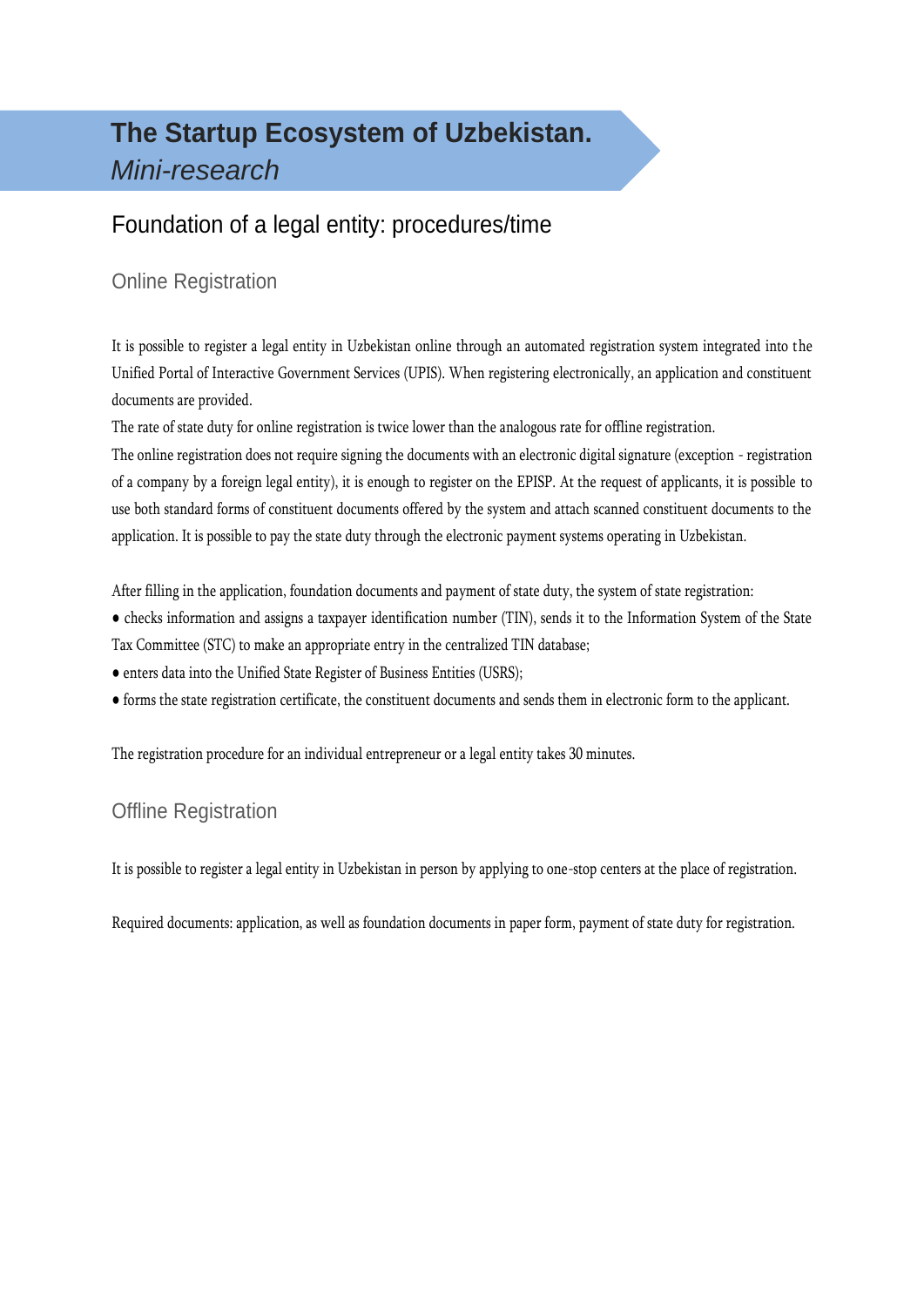### Registration of a legal entity in Uzbekistan by a foreigner

Before the registration, you need to perform the following actions:

- if you are a representative of a foreign legal entity, you must obtain a copy of the document on registration of the founding legal entity in the country of jurisdiction (extract of registration from the commercial registry or other registering authority);
- to issue a power of attorney to the authorized representative of the founder;
- to choose the organizational-legal form of the company (the most common form is limited liability company (LLC); it is also possible to open a joint venture - JV LLC; a foreign company - IP LLC; LLC with foreign capital);
- to choose a name of the company;
- to determine the head of the company;
- To choose an accountant of the company;
- To determine the location of the company in Uzbekistan: the founder should obtain a letter of guarantee on providing the office premises from the potential landlord and to conclude a preliminary agreement with the landlord on providing the company offices to be used as the official legal address after the registration;
- To verify the type of economic activity of the company with the help of the Official State Classifier of Economic Activities of the Republic of Uzbekistan (ОКЭД);
- to choose a servicing bank of the company.

There is an accreditation procedure for opening a representative office of a foreign company in Uzbekistan. Accreditation is issued by the Ministry of Investment and Foreign Trade for a period of 1 to 3 years.

### **Online registration of a legal entity by a foreigner**

A personal visit to the tax office is required.

Registration is carried out through the automated system of registration and registration of business entities on the EPISU website. To register a legal entity online it is necessary to refer to a government resource - ЕПИГУ Entrepreneur Registration Module.

- In this case, the founder or his representative must:
- get access to the personal account of the company by purchasing an electronic signature in the branch of the tax inspection of the district of Tashkent (or other administrative territory);
- **F** register on the website id.gov.uz and obtain a login and password;
- enter the website fo.birdarcha.uz and get access using the existing login and password;
- **EXECUTE:** enter the business registration section and follow the instructions;
- **upload the data related to the founder and the company to be registered (fill in the standard online form);**
- choose (register) the name of the company;
- **•** pay the state registration fee.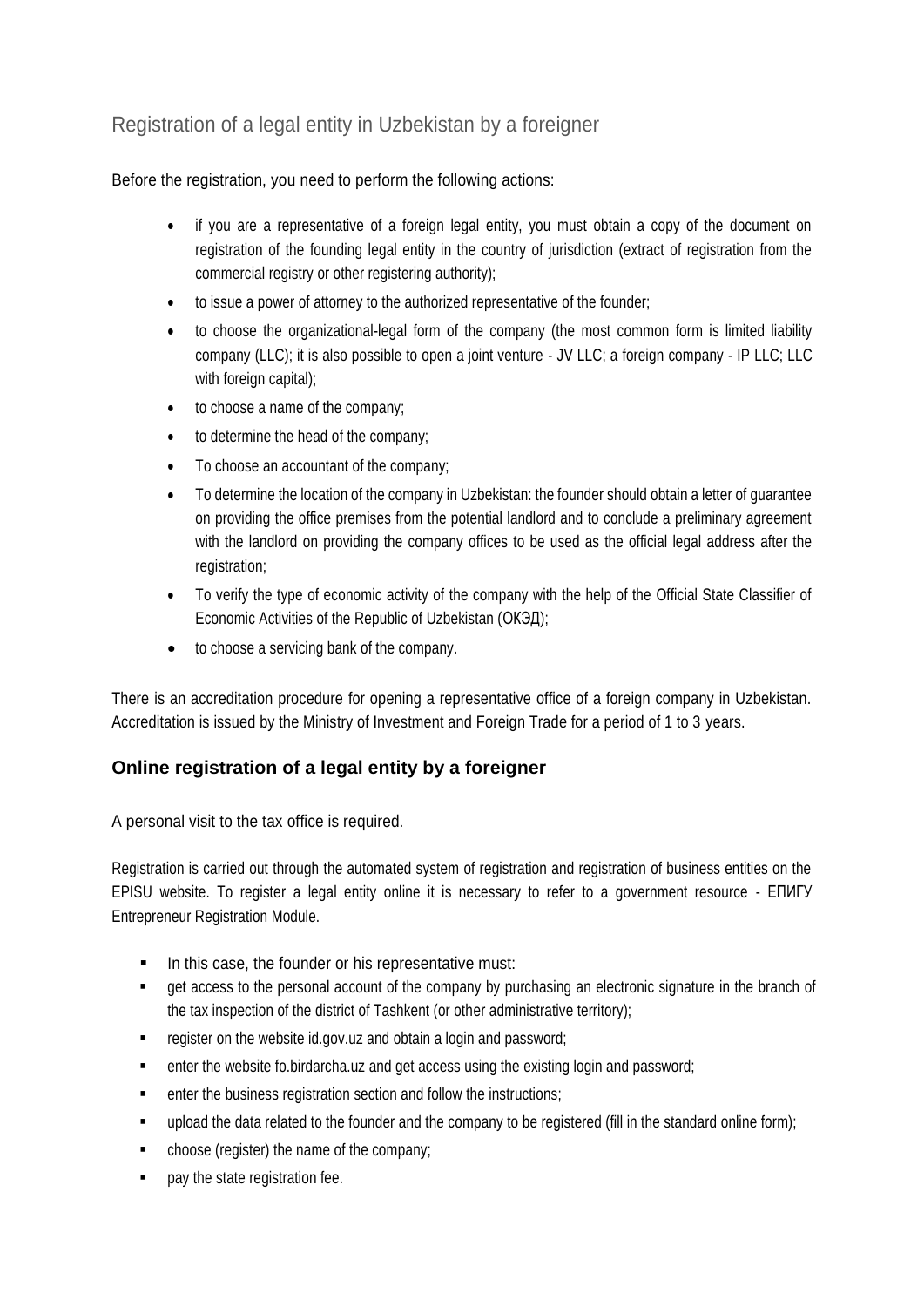#### **Offline registration of a legal entity by a foreigner**

It is necessary to visit the one-stop office.

At least two visits are required. During the first one, it is necessary to reserve the founding documents of the company (Articles of Incorporation or the Decision of the sole founder and the Charter), and then draft them.

Upon the second visit, it is necessary to:

• submit the original founding documents of the company;

● Submit excerpts from the commercial register or copies of the founder's (parent company's) certificate of incorporation;

- Submit powers of attorney of the founder's authorized representative or an agreement with the representative;
- fill in the data and upload them to the automated registration system;
- receive a certificate of registration of the company.

Taxation of companies in Uzbekistan

- Profit tax for legal entities 15%, but taxpayers included in the National Register of E-Commerce Entities engaged in electronic trade of goods (services) pay profit tax at the rate of 7.5%.
- VAT (set at a flat rate) 15%.
- Social tax 12%.
- Turnover tax from 4% to 25% (depending on the type of performed activity and on the size of the aggregate income).

### Registration Place

For in-person registration, you need to contact the State Service Center (one-stop service) at the place of registration of the future company. You can find out the location of your Center here. One Stop Shops operate in all districts and cities of Uzbekistan.

Online registration is done through an automated registration system, integrated into the Single Portal of Interactive Government Services (ЕПИГУ), the application can be submitted at all hours of the day and night.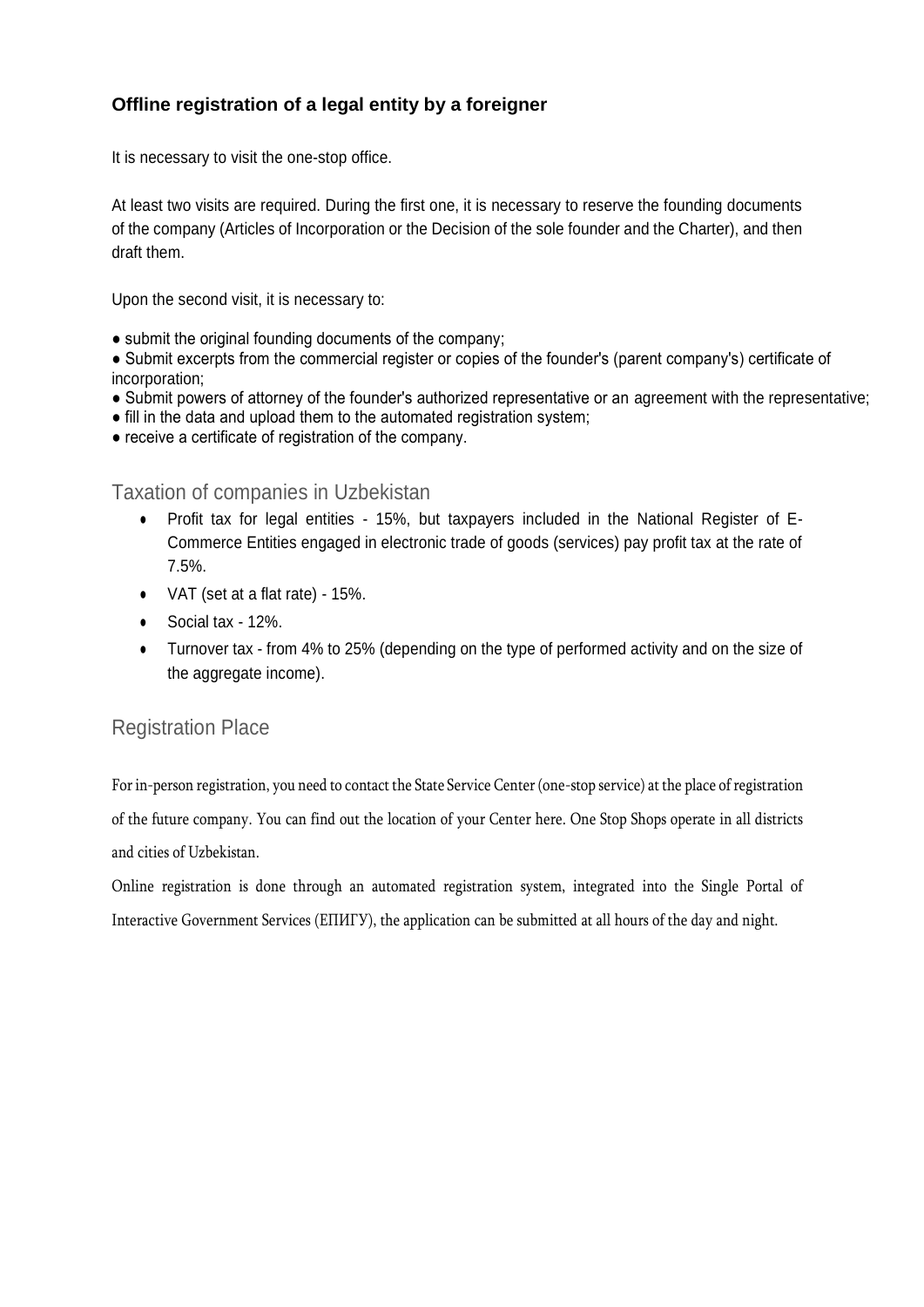### Открытие банковского счета, ведение валютных операций, краткое описание процессов

You can open a bank account in Uzbekistan both remotely through the web-portal of the automated registration system, and in person by applying to Public Service Centers ("one window") and banks.

The time to open an account is 5 minutes.

Each bank's website shows the tariffs, most banks charge service fees, almost all Uzbek banks have a mobile application.

The list of banks in Uzbekistan, which provide services for business:

[Агробанк](https://www.agrobank.uz/ru/business) [Hamkorbank](http://hamkorbank/) [Ипотека банк](https://www.ipotekabank.uz/) [Трастбанк](https://trustbank.uz/ru/corporate/) [Инфинбанк](https://www.infinbank.com/ru/) [Кишлок курилиш банк](http://qishloqqurilishbank.uz/) [Народный банк](https://www.xb.uz/ru) [Ипак Йули Банк](https://ru.ipakyulibank.uz/physical?from_lang=uz) [Узпромстройбанк](https://uzpsb.uz/uz/) [Турон банк](https://turonbank.uz/ru/) [Asia Alliance Bank](https://aab.uz/ru/) [Микрокредитбанк](https://mikrokreditbank.uz/ru/)

- [Ориент Финанс Банк](https://ofb.uz/) [Универсал банк](https://universalbank.uz/business) **[Капиталбанк](https://kapitalbank.uz/ru/welcome.php)** [НБУ](https://nbu.uz/physical/) [Ravnaq-bank](https://www.ravnaqbank.uz/ru/) [Асака](https://www.asakabank.uz/ru)  [банк](https://www.asakabank.uz/ru) [Туркистон Банк](https://turkistonbank.uz/ru/) [Савдогар банк](https://www.savdogarbank.uz/ru/) [Алокабанк](https://aloqabank.uz/ru/) [Hi-Tech Bank](https://htb.uz/business)
- [КДБ Банк Узбекистан](https://www.kdb.uz/ru) [Давр банк](https://www.davrbank.uz/ru) [Ziraat](https://www.ziraatbank.uz/)  **[Bank](https://www.ziraatbank.uz/) [Садерат Банк](http://www.saderatbank.uz/)** [Узагроэкспортбанк](http://uaeb.uz/ru) [Мадад Инвест Банк](https://madadinvestbank.uz/) [Tenge Bank](https://www.tengebank.uz/ru) [TBC Bank](https://www.tbcbank.uz/?lang=ru) [Пойтахт](https://www.poytaxtbank.uz/oz)  [банк](https://www.poytaxtbank.uz/oz)

The government agencies responsible for the development of startup ecosystems

- *IT Park Uzbekistan*
	- a. Director Farkhod Ibragimov
	- b. E-mail: [info@it-park.uz](mailto:info@it-park.uz)
	- c. URL: [www.it-park.uz](http://www/)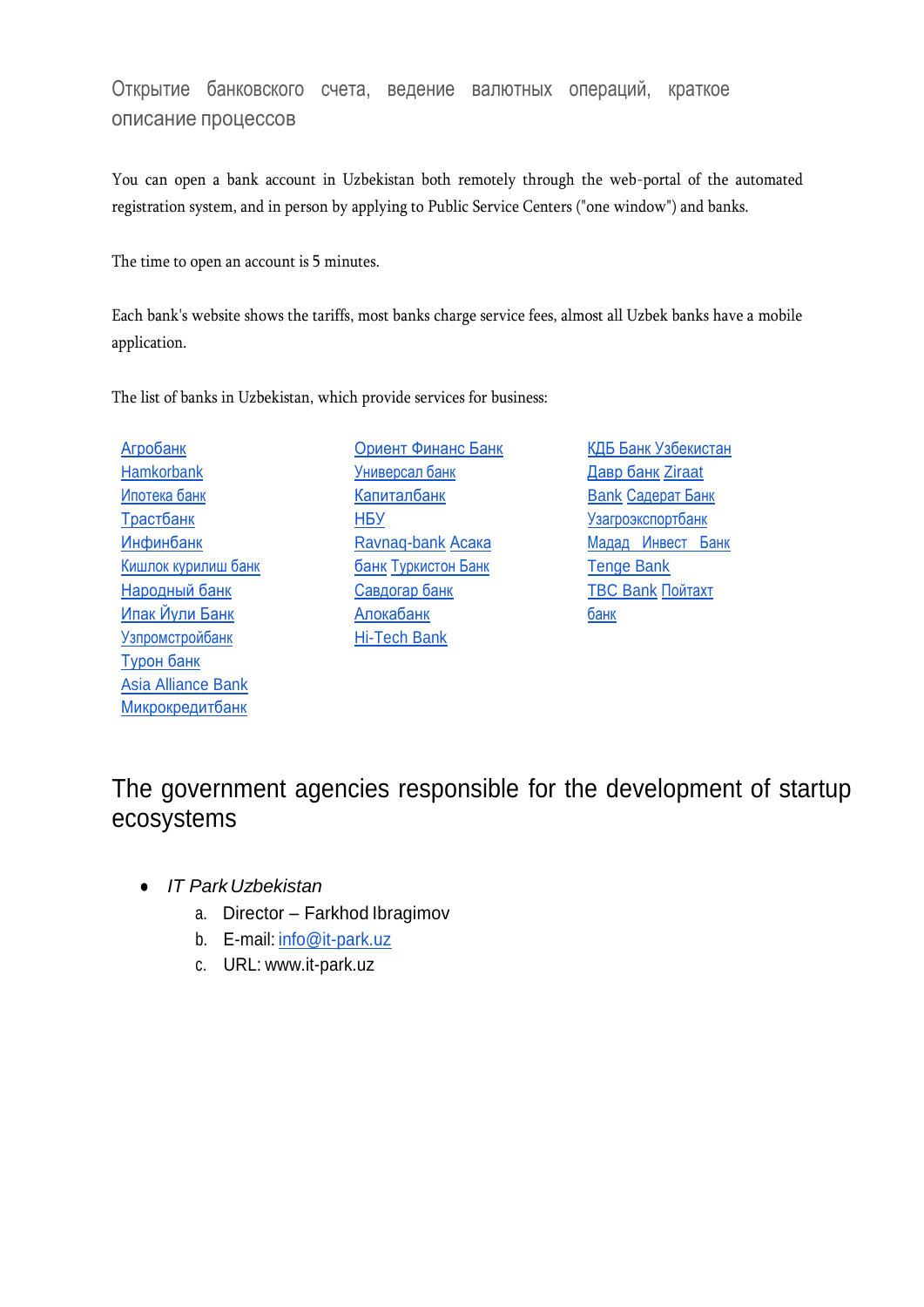### Internet business regulation, e-commerce

The share of the digital economy in Uzbekistan as of early 2020 is 2.2%. According to the draft Concept of Development of the e-government system of the Republic of Uzbekistan, it is planned to increase the share of ICT services in GDP to 5% by 2025 and to 10% by 2030.

Pursuant to the Decree of the President of Uzbekistan of May 14, 2018 "On measures to accelerate the development of e-commerce", the National Register of e-commerce entities was created in order to stimulate business entities in the field of e-commerce.

On a voluntary and free-of-charge basis, the National Register includes legal entities and individual entrepreneurs, whose revenues from the sale of goods and services through e-commerce account for at least 80% of the total volume of goods and services sold by them. In this case, they must pay a single tax payment at a rate of 2%.

The main universal electronic trading platform in Uzbekistan is Trade Uzbekistan, created by the Ministry of Investment and Foreign Trade. Other electronic trading platforms are also launched, such as uzbtextile.com for textile producers in B2B format, universal.uz for small and medium business, etc.

Meanwhile, the level of development of legal e-commerce in Uzbekistan is still low. At the beginning of 2020, only 32 entities were registered in the National Register of E-commerce Entities.

## Programs that help startups from other countries obtain grants

**[Accelaration](https://it-park.uz/ru/itpark/startups) Program IT Park** – allows you to transform a project that already has a prototype and a team into a working business and attract financing. The incubation program from IT Park allows you to grow a product from an idea. The duration of the program is 3 months.

C.A.T. Science [Accelerator](http://cat-sa.uz/) (accelerator for science startups) - accepts applications from Central Asian countries (Uzbekistan, Kazakhstan, Kyrgyzstan, Tajikistan). The acceleration program can be completed online.

Division of the Ministry of Innovative Development of Uzbekistan Foundation for the support of Innovative Development and Innovative Ideas among other things, finances the remuneration of highly qualified foreign specialists attracted to Uzbekistan to work on technological projects.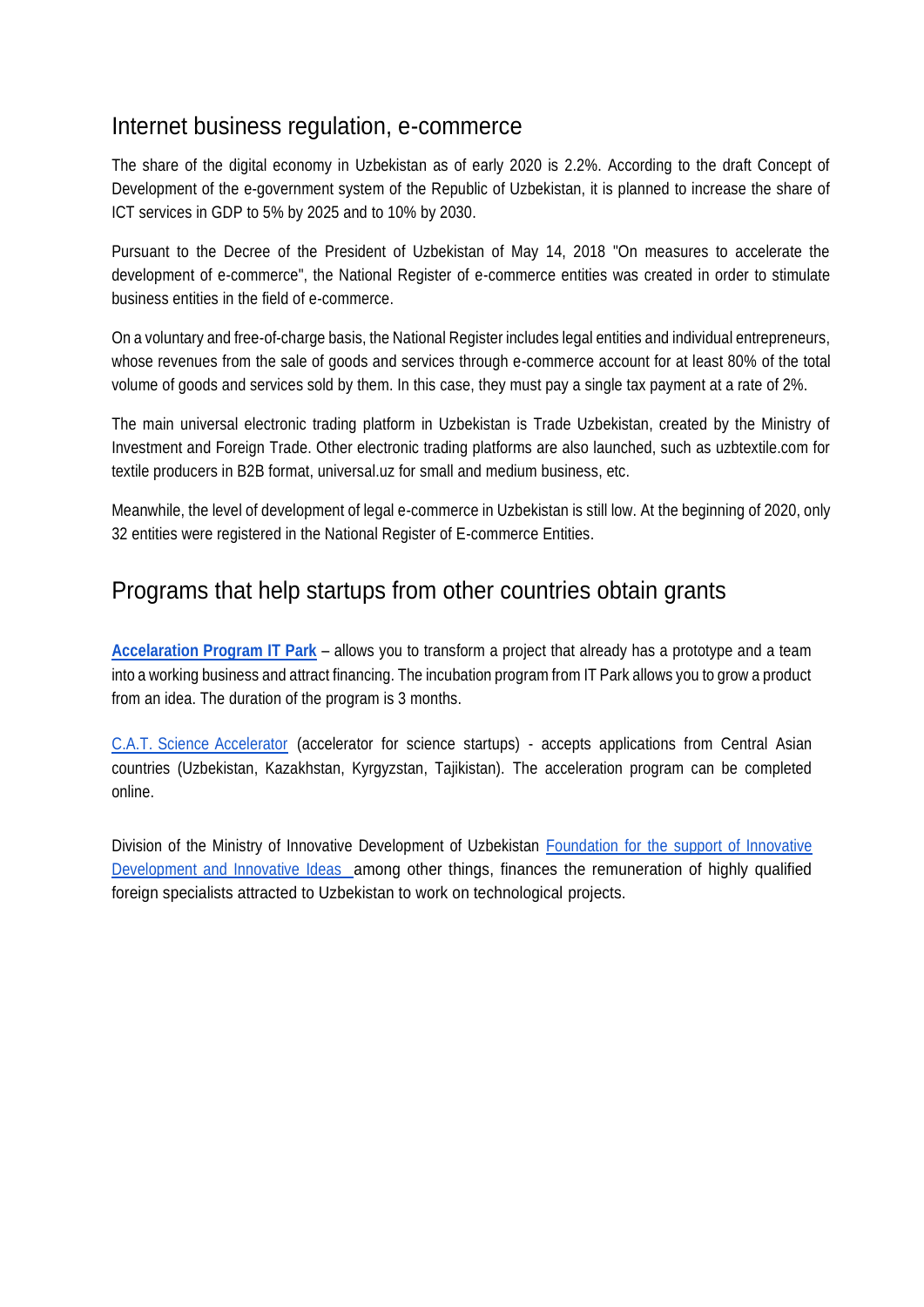# IT recruiting and other services for finding highly qualified professionals

A list of companies that will help a startup or IT company recruit in Uzbekistan:

- [Balans Plus](https://balansplus.com/%d1%80%d0%b5%d0%ba%d1%80%d1%83%d0%b8%d1%82%d0%b8%d0%bd%d0%b3-%d0%bf%d0%be%d0%b8%d1%81%d0%ba-%d0%b8-%d0%bf%d0%be%d0%b4%d0%b1%d0%be%d1%80-%d0%bf%d0%b5%d1%80%d1%81%d0%be%d0%bd%d0%b0%d0%bb%d0%b0-%d0%bf/) –selection of office managers, marketers, directors of various areas, employees of the financial unit;
- [Antal-](https://antaluzbekistan.com/)The agency promises to assemble a team from scratch and find rare specialists;
- [DaVinciManagementConsulting–](https://www.davinci.uz/)helps with finding top managers and outsourced specialists;
- RESURS [RECRUITMENT](http://resurs.uz/) PERSONNEL recruitment agency, whose database contains profiles of programmers, designers, marketers, accountants, top managers and other professionals;
- Person Hunters search and selection of specialists from various industries in Uzbekistan.

## Startup Acceleration Platforms in Uzbekistan

**[Accelaration](https://it-park.uz/ru/itpark/startups) Program IT Park** – allows you to transform a project that already has a prototype and a team into a working business and attract financing. The incubation program from IT Park allows you to grow a product from an idea. The duration of the program is 3 months.

Program of supporting of youth innovative ideas and start-up projects "Start-up initiatives" is an intensive shortterm program, aimed at rapid testing of viability of innovative ideas, creation of MVP (minimum viable product), testing of business models, development of innovative entrepreneurship skills of youth. In the framework of the program, the authors of the projects take part in master classes and consultations, determine their target audience, find partners and investors, and receive PR support.

**[C.A.T. Science Accelerator](http://cat-sa.uz/)** – accelerator of the Center of Leading [Technologies](https://mininnovation.uz/ru/organizations/ilor-tehnologijalar-markazi1) (part of the Ministry of Innovative Development as a research institution). It is intended for startups whose product is based on scientific developments in the areas of green technologies, diagnostics and biomedicine, alternative energy sources, new materials, artificial intelligence, alternative food sources. The participating startups get access to research labs, the Central Asian Mentor Platform, international coaching sessions, project promotion services, and investments. The duration of the acceleration program is 5 months.

Water Solutions Innovation Lab-accelerator for projects in the field of green technology and water issues. Duration of the program is 3 months. Participants get access to a design thinking laboratory, mentoring support, as well as the opportunity to present their project to investors and present Uzbekistan in the international program ClimateLaunchpad (climatelaunchpad.org).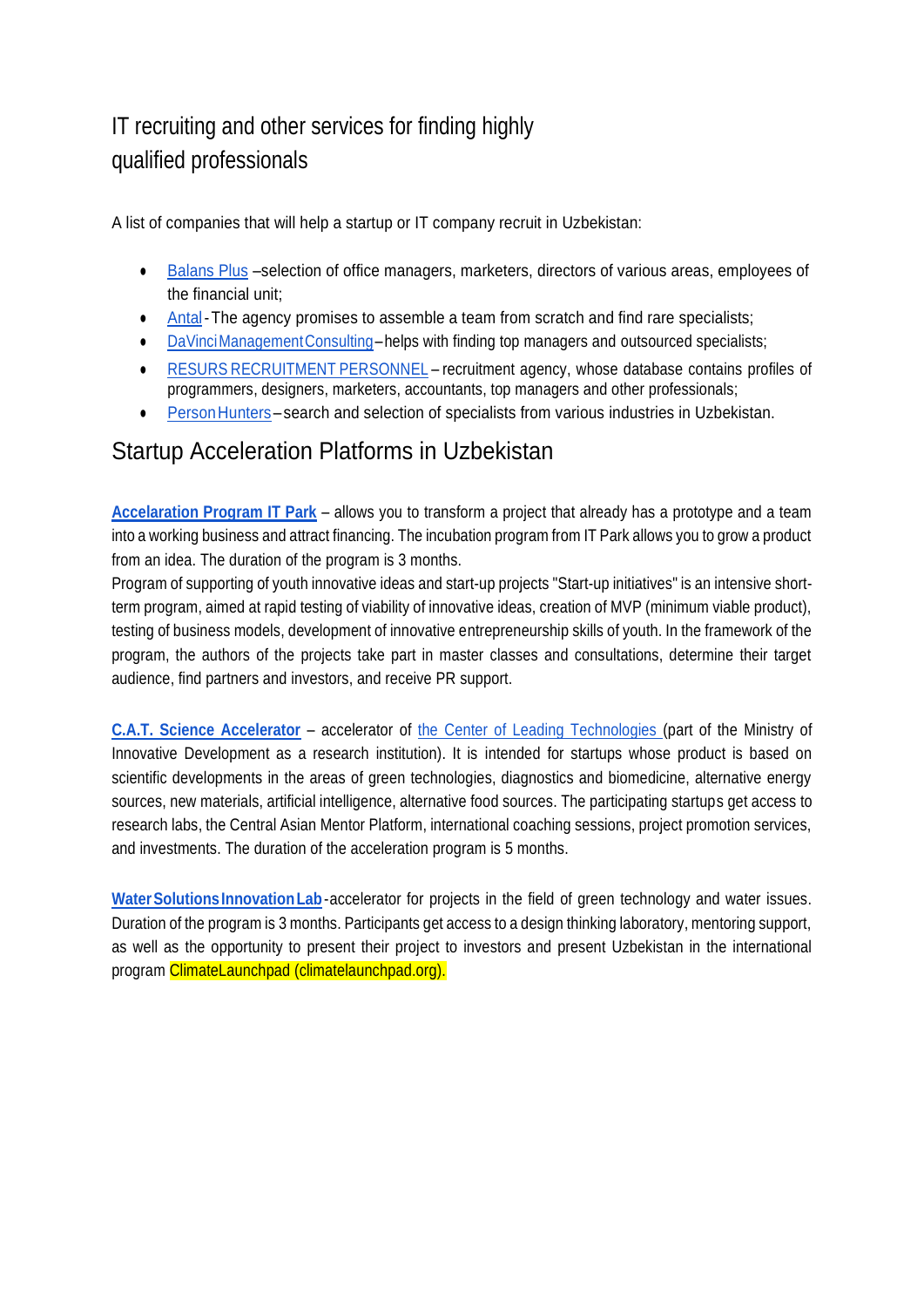**[StartupFactory.uz](http://startupfactory.uz/)** – accelerator for IT projects in Uzbekistan. It works with B2C and B2B projects related to the Internet and mobile technologies. Selection criteria: focus on the Uzbek market, feasibility of the project, its innovation, scalability, profitability.

Additional opportunities for startups are offered by StartIn - a platform for startups and investors, where a wellpresented idea can find financial support.

# General characteristics of Uzbekistan in terms of the development of startups and digital services

One of the key positions in the startup ecosystem of Uzbekistan is **IT Park** (operating since July 2019) - a complex of facilities, buildings, laboratories, where startups are launched and developed. IT Park is also an extraterritorial free economic zone for IT companies.

**IT Park implements** various programs and projects to support and develop startup ecosystem in Uzbekistan.

There are co-working spaces in Uzbekistan - alternatives to offices with readymade infrastructure for working and organizing meetings, as well as with rental costs affordable for startups and small teams. The largest network of coworking spaces is Ground Zero (5 locations in Tashkent + 1 in Samarkand), there is also **C-Space** co-working space in Tashkent.

### Co-working spaces

Name of the co-working space - Ground Zero Kitob Olami Address - Kitob Olami building, Tashkent, Uzbekistan WEB-address - <https://groundzero.uz/> Overview of the kovorking house - [https://www.coworker.com/uzbekistan/tashkent/ground-zero](https://www.coworker.com/uzbekistan/tashkent/ground-zero-kitob-olami)[kitob-olami](https://www.coworker.com/uzbekistan/tashkent/ground-zero-kitob-olami) Working hours - Mon-Sat: 9:00 - 21:00 Price of rent of a fixed working place - UZS 1100000.00 (1 month) Price of a workplace in Open Space - UZS 800000.00 (1 month) Availability of personal office premises - no Availability of rooms for meetings - yes

Name of the co-working space - Ground Zero Address - № 146, Temur Malik Street, Tashkent, Uzbekistan Web-address - <https://groundzero.uz/> Overview of the co-working space - <https://www.coworker.com/uzbekistan/tashkent/ground-zero> Working hours - Mon-Sat: 9:00 - 22:00 The price for rent of a fixed working place - UZS 1100000.00 (1 month) Price of a workplace in Open Space - UZS 800000.00 (1 month) Availability of personal office premises - no Availability of rooms for meetings - yes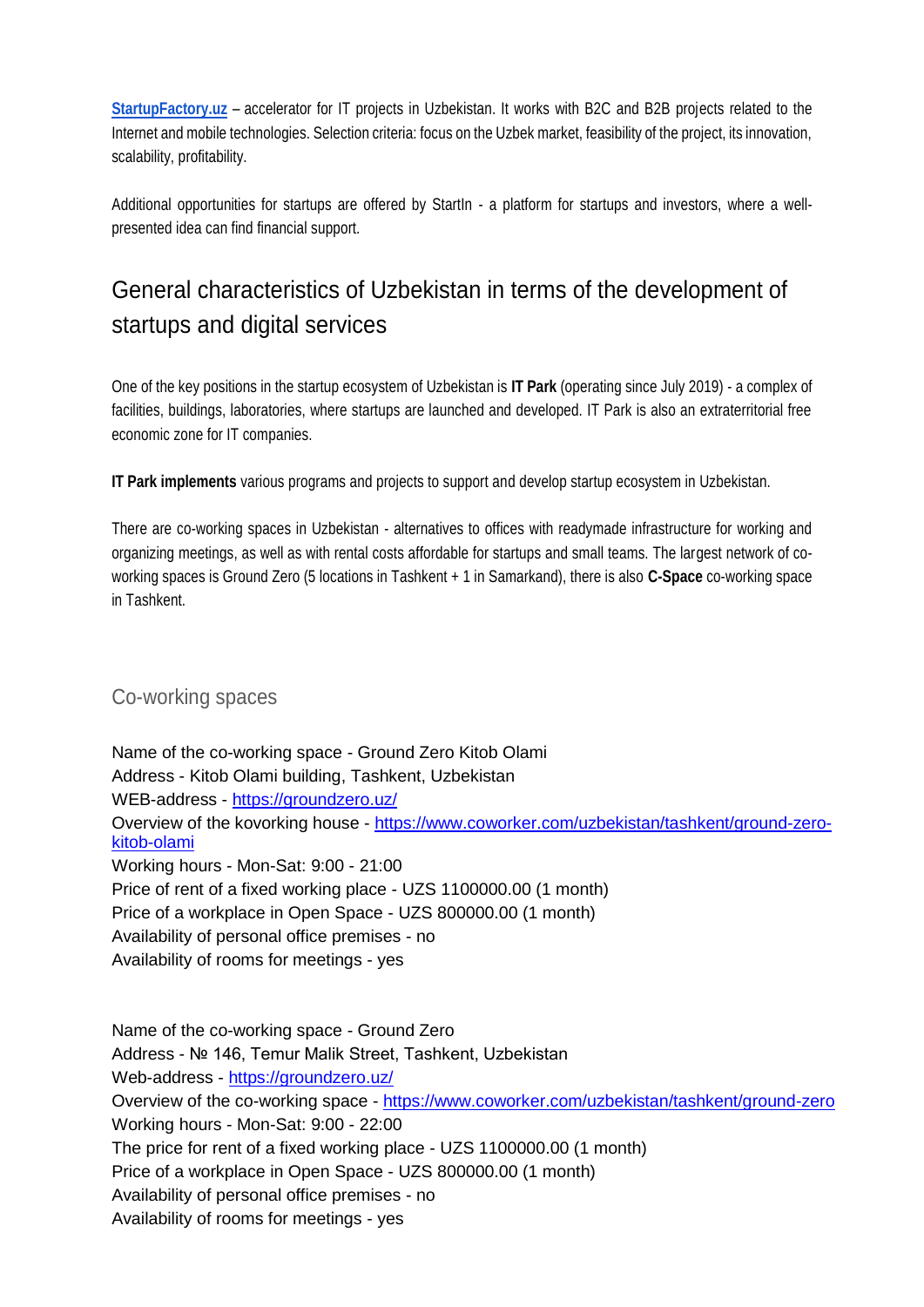Name of the co-working space - Ground Zero Chilanzar Address - Small Ring Road, Tashkent, Uzbekistan WEB-address - <https://groundzero.uz/> Overview of the co-working space - <https://www.facebook.com/Groundzerokitobolami/> Working hours - Mon-Sat: 9:00 - 22:00 Price of rent of a fixed working place - UZS 1100000.00 (1 month) Price of a workplace in Open Space - UZS 800000.00 (1 month) Availability of personal office premises - no Availability of rooms for meetings - yes

Name of the co-working space - C-SPACE Address - 1 Chust street, Tashkent, Uzbekistan Web-address - <https://cspace.uz/> Overview of the co-working space - <https://www.coworker.com/uzbekistan/tashkent/c-space> Working hours - Mon-Sat: 9:00 - 22:00 The rent price of a fixed working place - UZS 1400000.00 (1 month) Price of a workplace in Open Space - UZS 900000.00 (1 month) Personal office space - yes, UZS 4600000.00 (1 month) Availability of meeting rooms - yes

## Attracting investment in startups

In early 2020, the Uzbekistan Venture Capital Association was established in Uzbekistan. The association aims to promote and attract venture capital to domestic startup projects, to train specialists in venture capital investment, and to conduct research on the venture capital market in Uzbekistan.

In the field of venture capital financing and attraction of investments there are such companies as:

● **IT Park Venture Fund** - IT Park Venture Fund, area of interest - all sectors of the real economy from ArgoTech, E-Gov to MedTech, E-commerce, IoT, etc. The fund invests in projects registered on the territory of Uzbekistan. The size of investment in the project - \$25,000 to \$100,000.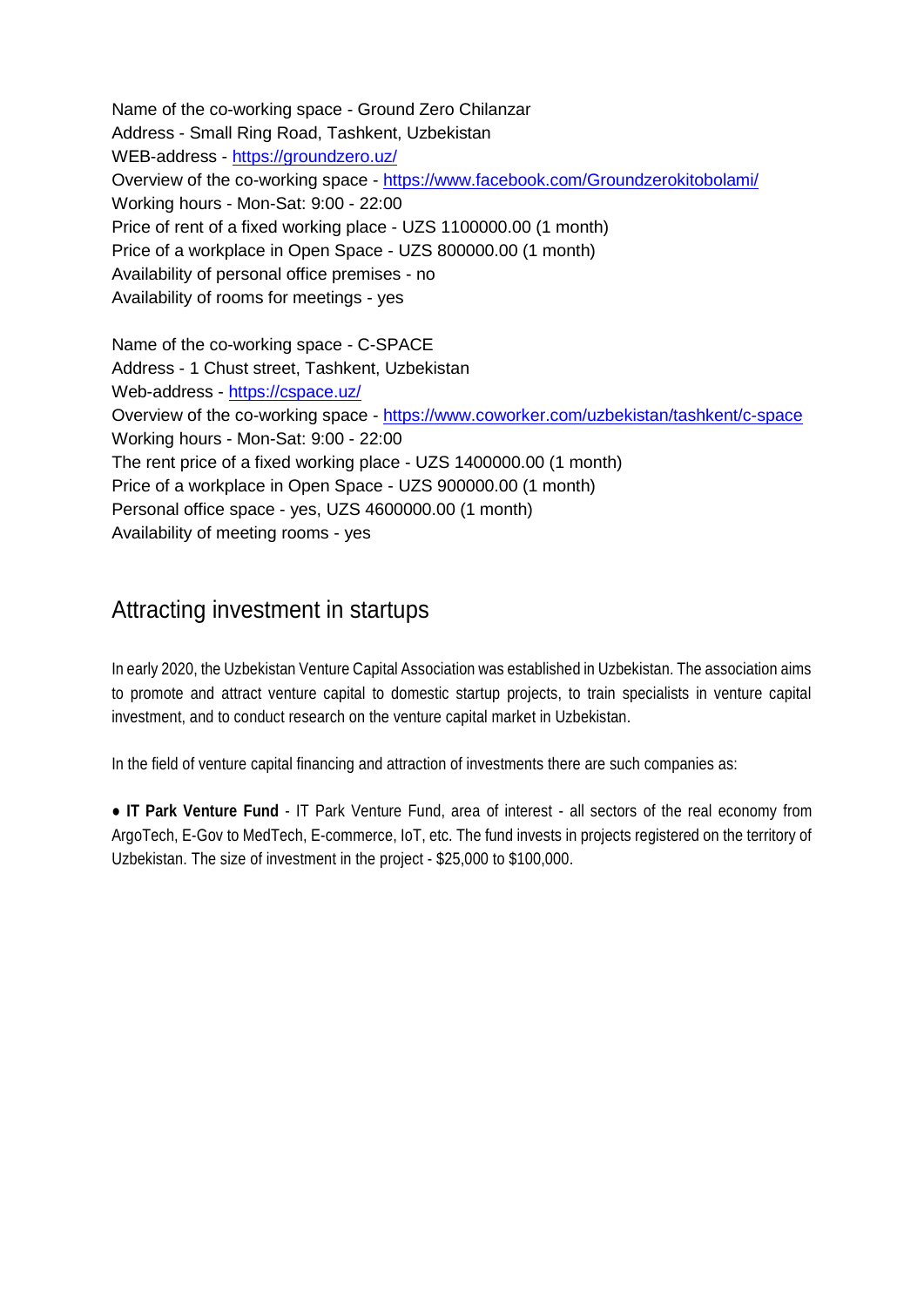- **RB ASIA** is a division of the International Investment Banking Group of RB Partners in Uzbekistan. The company provides consulting services in the sphere of support of purchase of ready-made business and financing of investment projects to international companies and investment funds, which are interested in foreign direct investments in the Republic of Uzbekistan, as well as to local companies, which are in search of investors, international partners and financing for business expansion or business sale.
- **Uzbek-Emirati Investment Company** established by the Decree of the President of Uzbekistan dated May 20, 2019.
- **Venture Capital Invest** registered on April 26, 2019.
- **Astron Venture Fund.** It is engaged in the activity of selecting efficient projects that can contribute to the development of the economy and investing in venture projects with high potential.
- **Investment company Vodiy Investments.** It is engaged in the formation and accumulation of funds of qualified investors, attracted by the management company, for their further investment in promising business projects for the development of industries, services, infrastructure, as well as financing the working capital of business entities mainly in Andijan, Namangan and Fergana regions.

## Development of the fintech market in Uzbekistan

Финтех-сфера в Узбекистане находится в начальной стадии развития.

One of the key fintech companies in the market of Uzbekistan is **FintextraGroup LLC.** FintextraGroup is a resident of IT Park and a partner of the world leading fintech companies, such as Finastra (the third largest fintech company in the world) and Neoflex (the leading system integrator in the financial market). FinextraGroup specializes in localization of global modern software solutions in the fintech-area of Uzbekistan.

**French company IDEMIA** operates fintech-lab in Tashkent (Business Centre Inkonel 9th floor, 75 Mustakillik Avenue 100000 Tashkent Uzbekistan).

In June 2020, the international fintech platform **Humans** announced its entry into the market of Uzbekistan. The product has already been launched in the market and combines mobile operator, financial service and online shopping with cashback in one application.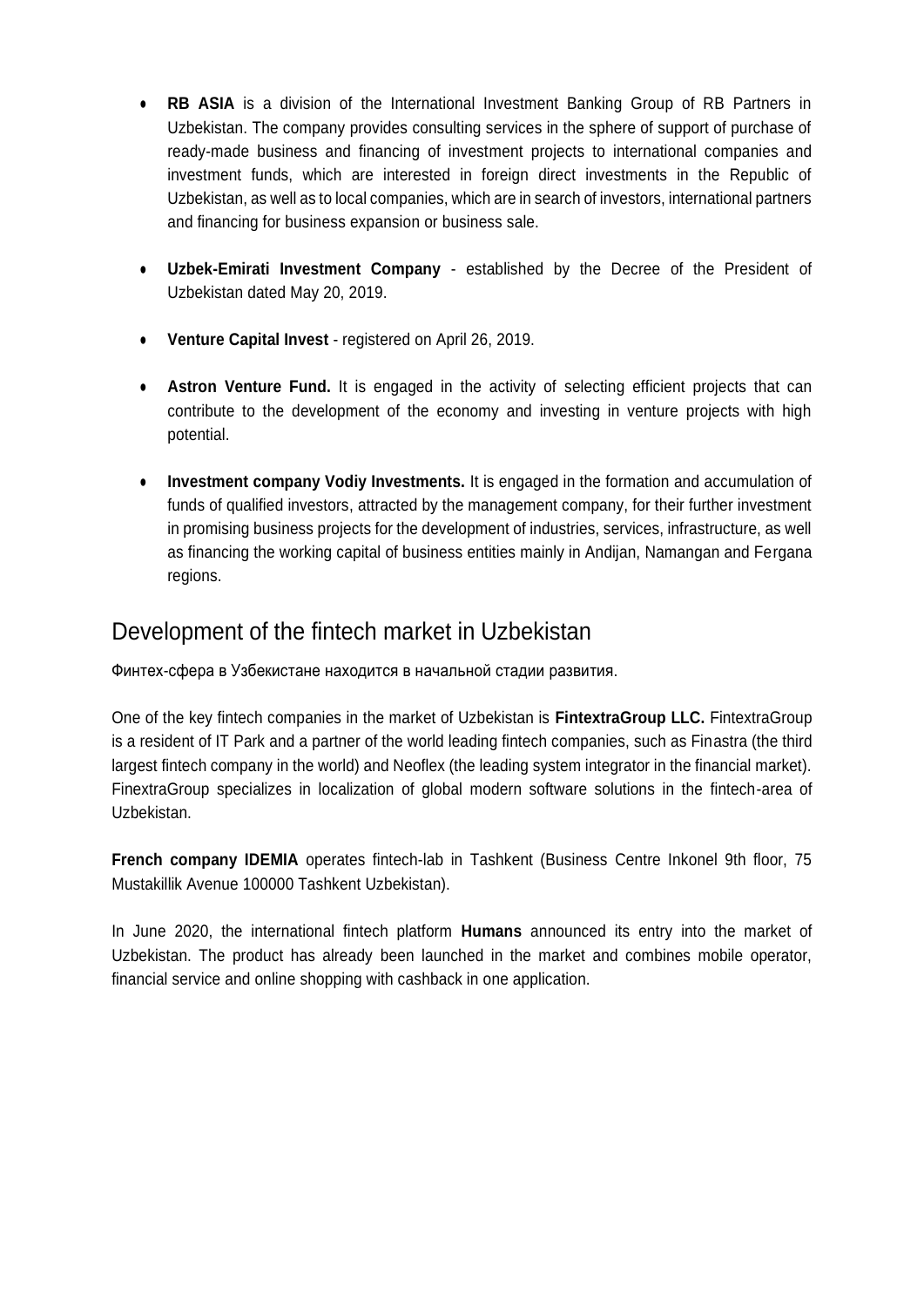## The possibility of using blockchain technology in Uzbekistan

On July 3, 2018, President of Uzbekistan Shavkat Mirziyoyev signed a decree on measures for the development of the digital economy. It highlights among the most important tasks:

- introduction and development of activities in the field of circulation of crypto-assets, including mining;
- training of qualified personnel in the development and use of blockchain technologies, with practical skills using modern ICTs;
- Comprehensive development of cooperation with international and foreign organizations in the field of crypto-assets and blockchain technologies, attraction of highly qualified foreign specialists in the field of blockchain technologies for joint implementation of projects in the digital economy;
- creation of necessary legal framework for implementation of "blockchain" technologies, taking into account best practices of foreign countries.

**The National Project Management Agency (NPMA)** is the authorized body in the field of implementation and development of the digital economy in Uzbekistan.

In December 2019, Uzbekistan issued the first crypto-exchange license in Central Asia, which announced the start of operations in January 2020.

In April 2020, it was reported that a project of the Regulatory Sandbox for the development of digital technologies Uzbekistan Blockchain Valley will be created under the National Agency for Project Management. The aim of the project is to create a single platform for testing and piloting projects in the field of circulation of crypto-assets and "blockchain" technology.

# Special benefits for startups, IT companies in Uzbekistan. Registration procedures for these benefits

IT Park resident benefits

IT Park residents receive benefits as determined by Presidential Decree No. UP-5099 of June 30, 2017 "On measures to fundamentally improve conditions for the development of the information technology industry in the Republic of Uzbekistan".

The following benefits are provided for IT-Park residents:

- income tax 7.5%;
- corporate tax 0%;
- unified social payments 0%;
- Customs fees (except for customs duties) for equipment, components, parts, units, technological documentation, software, not produced in the Republic of Uzbekistan, imported for own needs - 0%.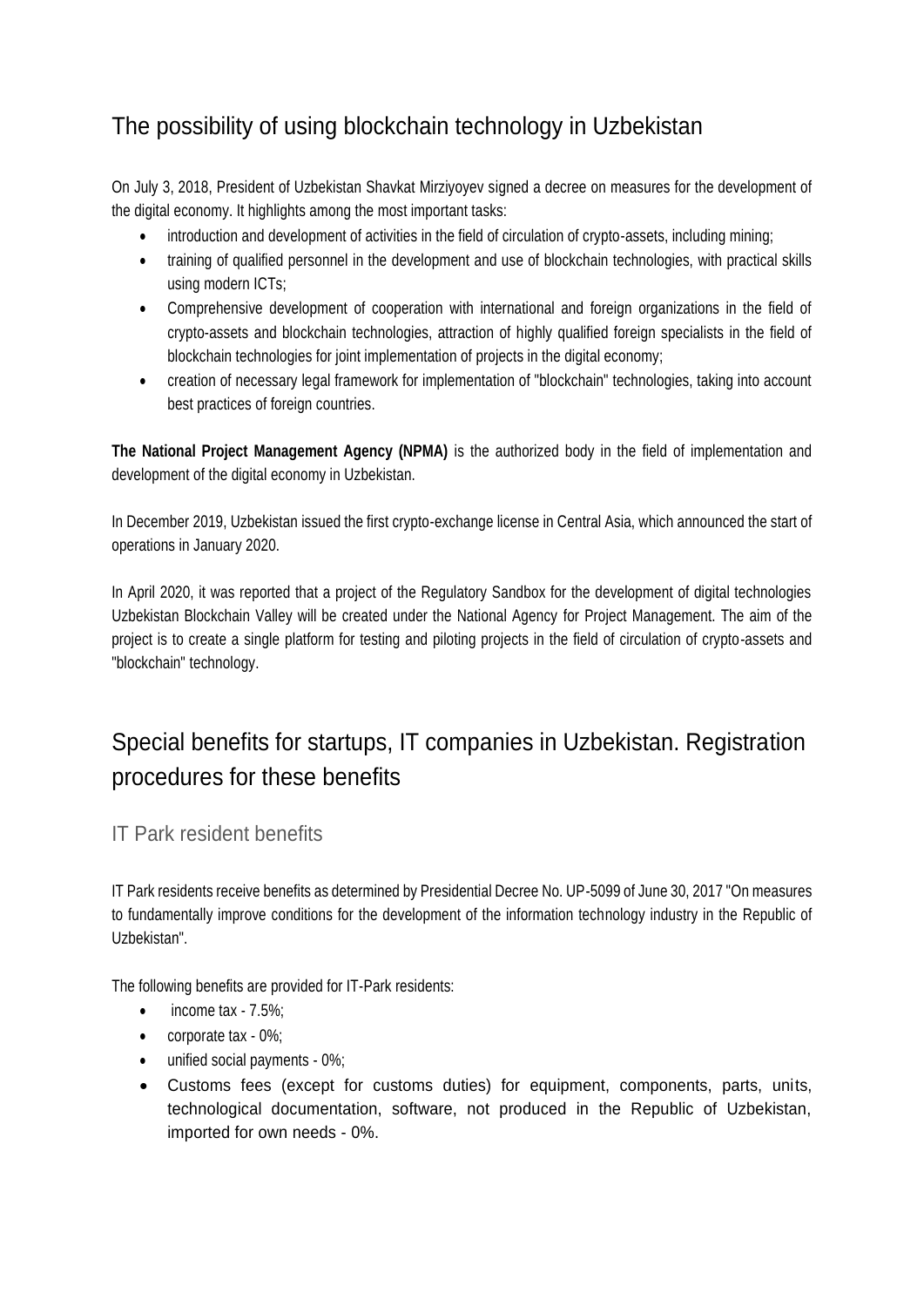To become an IT Park resident, you must:

1. carry out one of the listed activities ("Computer programming, consulting and other related services", "Data hosting and processing services, Web-portals", "Release of software", "Other types of education not included in other categories" - exclusively in the direction of IT training).

2. have an economically feasible business plan for the type of activity carried out.

You can download the forms here, and you can apply to become a resident [here.](https://www.it-park.uz/ru/itpark/residents/residence-application)

Benefits for the residents of the Advanced Technology Center

The resident of the Center may become a legal entity, carrying out innovative activity, scientific development and research, implementation of pilot projects, experimental industrial implementation and commercialization of innovative developments. General term of consideration of the documents submitted for registration of applicants for resident status is up to 30 days from the date of submission.

A resident of the Center has the right to:

- Use the services of the incubator (including consulting, mentoring, expert support);
- To rent laboratory equipment, production areas, office premises for 2 years with the right of extension up to 5 years upon agreement with the Ministry of Innovative Development of the Republic of Uzbekistan;
- to provide the minimum rent rate for the use of immovable state property, without applying the increasing coefficients;
- Exemption up to January 1, 2022 from land tax, corporate income tax, property tax and single tax payment;
- Exemption, valid until January 1, 2022, from customs duties (except for fees for customs clearance) for equipment, raw materials, materials, reagents and components, not produced in the Republic of Uzbekistan and imported for own needs in the implementation of innovative projects in the lists formed in the prescribed manner;
- provision of preferential crediting by the National Bank of Foreign Economic Activity of the Republic of Uzbekistan, including by opening credit lines through commercial banks servicing the Residents;
- granting guarantees and compensations for loans of commercial banks, issued to finance projects of the Residents, by the State Fund for Support of Development of Entrepreneurial Activity under the Cabinet of Ministers of the Republic of Uzbekistan.

List of documents to be submitted by the applicant for resident status of the Center:

- 1) Application;
- 2) Business plan;
- 3) Feasibility study;
- 4) Patent or patent application (if any);
- 5) Passport (for individual)
- 6) TIN (taxpayer identification number);
- 7) Certificate (for legal entity);
- 8) Charter (for legal entity);
- 9) Project presentation.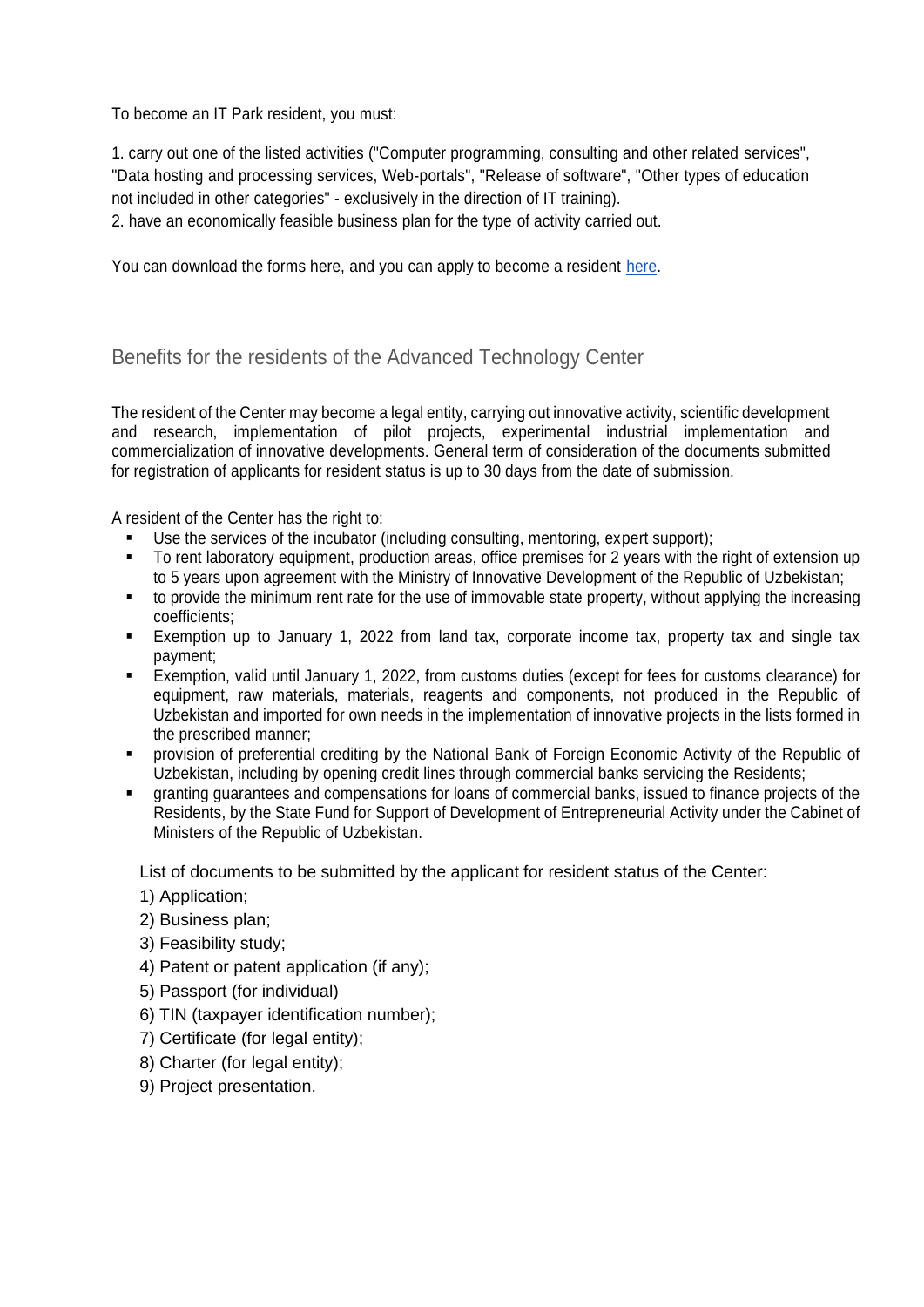# General economic situation in Uzbekistan, conditions for relocation and office opening

According to the State Statistics Committee of Uzbekistan, in the first quarter of 2020, the average monthly nominal wage in the country was 2,584.9 thousand soums, which is equivalent to \$250.

Food prices in 2020 are equivalent to \$ (Numbeo.com service data):

- $\blacksquare$  milk (1 liter) \$0.80
- $\blacksquare$  milk (1 liter) \$0.80
- $\blacksquare$  loaf of white bread (500 g) \$0.21
- Rice (white,  $1$  kg) \$1.09
- $\blacksquare$  Eggs (12 eggs) \$1.09
- $\blacksquare$  Local cheese (1 kg) \$4.45
- Chicken fillet  $(1 \text{ kg}) $2.62$
- $\bullet$  beef tenderloin (1 kg) \$5.93
- $\blacksquare$  Apples (1 kg) \$1.21
- **Bananas (1 kg) \$2.11**
- Oranges (1 kg) \$2.14
- Tomatoes  $(1 \text{ kg}) $0.82$
- $\blacksquare$  Potatoes (1 kg) \$0.42
- Bottle of wine \$2.00
- **Local beer**  $(0.5 \, \text{l}) $0.58$
- Cigarettes (1 pack) \$1.50

Transportation prices:

- ticket in city passenger transport \$0.15
- monthly pass for 1 vehicle \$14.45
- cab pickup (average fare) \$0.60
- 1 km of cab ride \$0.20
- 1 liter of gasoline \$0.52

Utility payments:

● basic utilities for an 85 m2 apartment - \$30.6

#### Rent:

- 1-bedroom apartment downtown \$269
- 1 bedroom apartment in the city center \$269
- 1 bedroom apartment in a residential area \$166

There are no famous relocation programs in Uzbekistan, local companies/recruitment agencies are engaged in organization of relocation only for certain specialists from abroad.

The cost of office rent in Tashkent varies depending on the class of business center, location. For instance, an office with Western-style renovation, internet and all communications with 20 sq m in a business center on the 2nd floor would cost 1,500,000 sum, or \$150 per month.